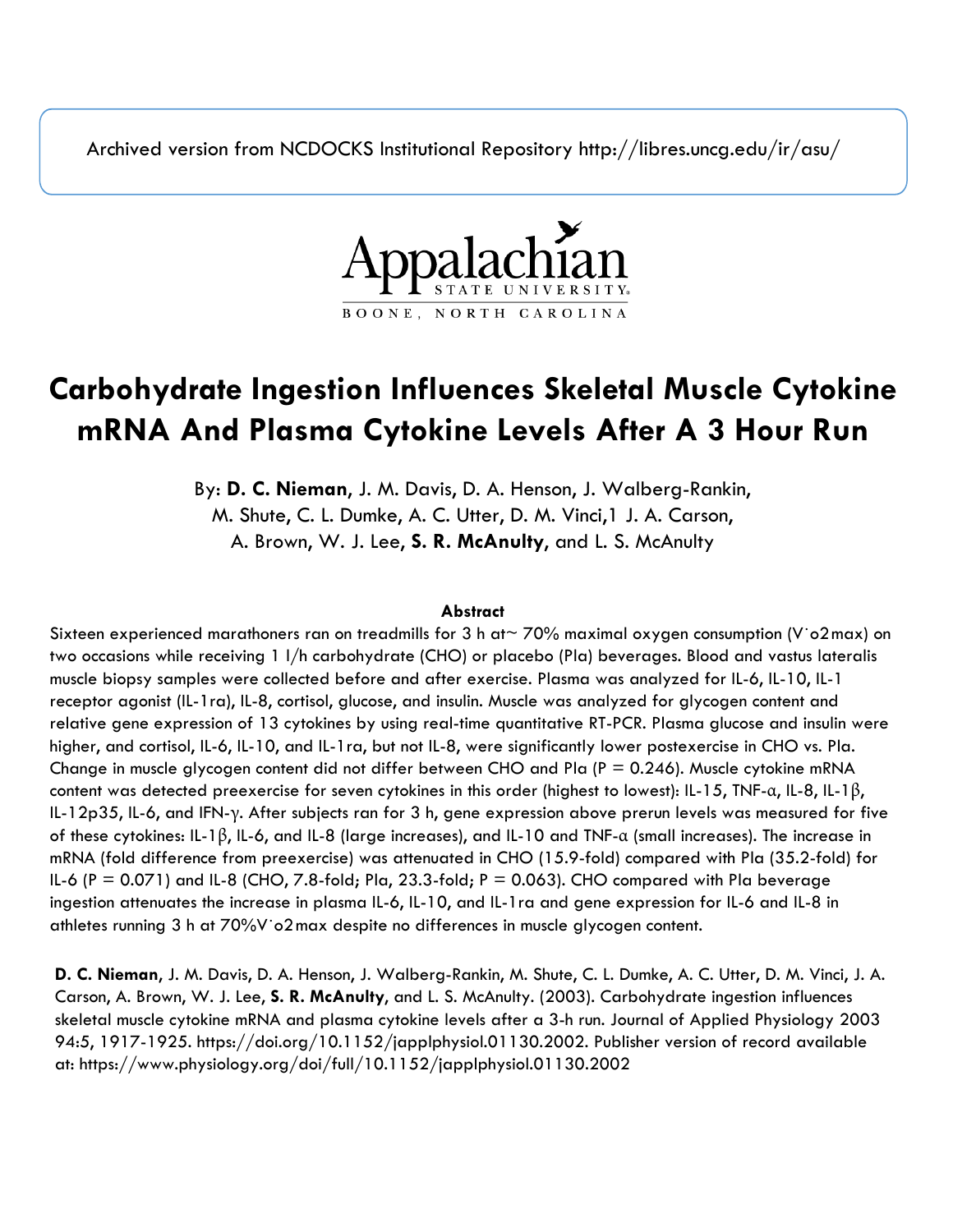# Carbohydrate ingestion influences skeletal muscle cytokine mRNA and plasma cytokine levels after a 3-h run

## **D. C. Nieman,<sup>1</sup> J. M. Davis,<sup>2</sup> D. A. Henson,<sup>1</sup> J. Walberg-Rankin,<sup>3</sup> M. Shute,<sup>3</sup> C. L. Dumke,<sup>1</sup> A. C. Utter,<sup>1</sup> D. M. Vinci,<sup>1</sup> J. A. Carson,<sup>2</sup> A. Brown,<sup>2</sup> W. J. Lee,<sup>2</sup> S. R. McAnulty,<sup>1</sup> and L. S. McAnulty<sup>1</sup>**

<sup>1</sup>*Department of Health and Exercise Science, Fischer Hamilton/Nycom Biochemistry Laboratory, Appalachian State University, Boone, North Carolina 28608;* <sup>2</sup>*Department of Exercise Science, University of South Carolina, Columbia, South Carolina 29208; and* <sup>3</sup>*Department of Human Nutrition, Foods, and Exercise, Virginia Tech, Blacksburg, Virginia 24061-0430*

**Nieman, D. C., J. M. Davis, D. A. Henson, J. Walberg-Rankin, M. Shute, C. L. Dumke, A. C. Utter, D. M. Vinci, J. A. Carson, A. Brown, W. J. Lee, S. R. McAnulty, and L. S. McAnulty.** Carbohydrate ingestion influences skeletal muscle cytokine mRNA and plasma cytokine levels after a 3-h run. *J Appl Physiol* 94: 1917–1925, 2003. First published January 17, 2003; 10.1152/japplphysiol.01130.2002.—Sixteen experienced marathoners ran on treadmills for 3 h at ~70% maximal oxygen consumption ( $\rm{Vo_{2\,max}}$ ) on two occasions while receiving 1 l/h carbohydrate (CHO) or placebo (Pla) beverages. Blood and vastus lateralis muscle biopsy samples were collected before and after exercise. Plasma was analyzed for IL-6, IL-10, IL-1 receptor agonist (IL-1ra), IL-8, cortisol, glucose, and insulin. Muscle was analyzed for glycogen content and relative gene expression of 13 cytokines by using real-time quantitative RT-PCR. Plasma glucose and insulin were higher, and cortisol, IL-6, IL-10, and IL-1ra, but not IL-8, were significantly lower postexercise in CHO vs. Pla. Change in muscle glycogen content did not differ between CHO and Pla  $(P = 0.246)$ . Muscle cytokine mRNA content was detected preexercise for seven cytokines in this order (highest to lowest): IL-15, TNF- $\alpha$ , IL-8, IL-1 $\beta$ , IL-12p35, IL-6, and IFN- $\gamma$ . After subjects ran for 3 h, gene expression above prerun levels was measured for five of these cytokines: IL-1 $\beta$ , IL-6, and IL-8 (large increases), and IL-10 and TNF- $\alpha$  (small increases). The increase in mRNA (fold difference from preexercise) was attenuated in CHO (15.9 fold) compared with Pla  $(35.2$ -fold) for IL-6  $(P = 0.071)$  and IL-8 (CHO, 7.8-fold; Pla, 23.3-fold; *P* = 0.063). CHO compared with Pla beverage ingestion attenuates the increase in plasma IL-6, IL-10, and IL-1ra and gene expression for IL-6 and IL-8 in athletes running 3 h at  $70\%$  V<sub>O2</sub> max despite no differences in muscle glycogen content.

muscle glycogen; real-time quantitative reverse transcriptase-polymerase chain reaction; cortisol; glucose

THE FIRST PUBLISHED REPORT that prolonged, intensive exercise increased plasma interleukin-6 (IL-6) occurred in 1991 (17). Multiple investigations during the 1990s (13, 15, 24) revealed that plasma levels of three anti-inflammatory cytokines [IL-6, IL-10, and IL-1 receptor agonist (IL-1ra)] were most strongly elevated

after strenuous exercise. Plasma levels of IL-8, a neutrophil chemotactic and activation protein, also were reported to rise after prolonged, intense exercise (13, 24). Postexercise plasma levels are slightly increased for the proinflammatory cytokines, tumor necrosis factor- $\alpha$  (TNF- $\alpha$ ) and IL-1 $\beta$ , with negligible changes reported for the immunomodulatory cytokines, IL-2, IL-12, interferon (IFN)- $\gamma$ , and IFN- $\alpha$  (6, 13, 24).

Investigators have sought to determine the source of these cytokines during exercise, with most of the focus on IL-6 (6). Using innovative techniques that included one- and two-legged knee-extensor exercise, femoral vein and artery catheterization, and skeletal muscle biopsy samples for IL-6 mRNA, the team from the Copenhagen Muscle Research Center has shown that IL-6 is released by muscle and peritendon in the contracting limb and by the brain, whereas the liver clears IL-6 during exercise (6, 8, 9, 18, 21–23). Blood monocytes do not appear to be the source of IL-6 during exercise (6, 20).

In a series of investigations during the mid- to late 1990s, our research team showed that plasma concentrations of IL-6, IL-10, and IL-1ra were lower in endurance athletes who ingested a 6% carbohydrate compared with placebo beverage  $(\sim 1$  l/h of exercise) (12, 14, 15). Carbohydrate ingestion harnessed other inflammatory indicators, including neutrophil and monocyte blood cell counts, and granulocyte/monocyte phagocytosis and oxidative burst activity (12, 14, 15). Earlier studies had shown that carbohydrate compared with placebo ingestion improved maintenance of blood glucose levels, causing a decrease in release of ACTH, cortisol, and epinephrine (11). Given the potential link between stress hormones and cytokine production during exercise, we hypothesized that carbohydrate ingestion attenuated anti-inflammatory cytokine production during exercise through a blood glucose-sympathoadrenal pathway (12, 14, 15).

Others have sought to clarify the underlying mechanisms in the relationship between IL-6 and carbohy-

Address for reprint requests and other correspondence: D. C. Nieman, Dept. of Health & Exercise Science, Appalachian State Univ., Boone, NC 28608 (E-mail: niemandc@appstate.edu).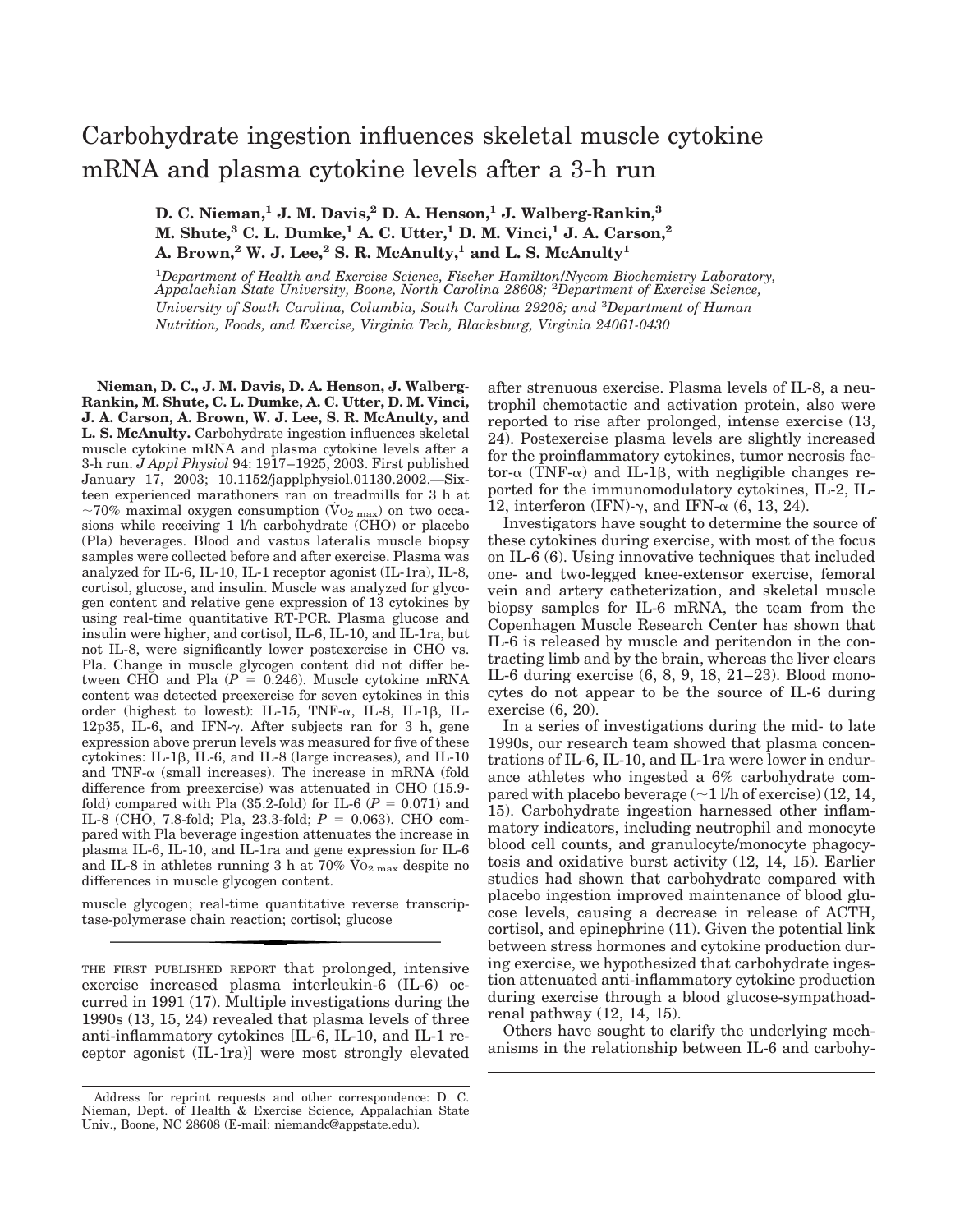drate metabolism. Starkie et al. (19) reported that skeletal muscle IL-6 mRNA expression and the rate of decrease in muscle glycogen content were unaffected by carbohydrate ingestion in seven men who ran or cycled for 60 min. In this study, the plasma IL-6 response was blunted by carbohydrate ingestion, suggesting that either IL-6 production and subsequent release from skeletal muscle was attenuated and/or that IL-6 production from tissues other than skeletal muscle was reduced. Steensberg et al. (21) had seven men perform 5 h of two-legged knee-extensor exercise, with one leg reduced in muscle glycogen content. Muscle IL-6 mRNA expression and IL-6 release were augmented in the glycogen-depleted leg. Other studies indicated that IL-6 mRNA expression, the transcription rate of the IL-6 gene, and the release of IL-6 from the working muscle were enhanced during exercise in the glycogen-depleted state (8, 9, 21). Although epinephrine infusion does not increase plasma IL-6 to the same levels seen during exercise (23), Helge et al. (8) showed that epinephrine and several other factors, including exercise intensity, muscle glucose uptake, and muscle glycogen content, were related to IL-6 release during exercise.

It will require further research to sort out which of these parameters most consistently causes IL-6 release and the release of other cytokines in a variety of exercise conditions. The leg extensor exercise model used in many of the studies thus far involves concentric muscle activity at relatively low pulmonary maximal oxygen consumption  $(\rm{Vo}_{2 \text{ max}})$  and plasma IL-6 levels compared with prolonged running (6, 9, 21, 22). The highest plasma levels of IL-6, IL-10, IL-1ra, and IL-8 are attained after high-intensity running that is sustained for  $\geq 90$  min (6, 14, 24). A concentration apex is achieved at 3–4 h with little or no further increase measured even when the duration is extended to 27 h during ultramarathons (13–17). We designed a study to test the hypothesis that carbohydrate blunts plasma levels of inflammatory cytokines by influencing muscle glycogen content and cytokine gene expression during prolonged, intensive exercise. Experienced marathoners ran for 3 h on treadmills under carbohydrate and placebo conditions with muscle and blood samples collected pre- and postexercise. The muscle samples were tested for gene expression of 13 different cytokines. We hypothesized that carbohydrate ingestion would influence the rate of decrease in muscle glycogen and, as a consequence, gene expression for several inflammatory cytokines.

#### **MATERIALS AND METHODS**

*Subjects.* Sixteen experienced marathon runners were recruited through a letter of invitation. Male and female runners ranging in age from 25 to 60 yr were accepted into the study if they had run at least one competitive marathon, had been training for marathon races for 2 yr or more, and were willing to adhere to all aspects of the research design. Informed consent was obtained from each subject, and the experimental procedures were in accordance with the policy statements of the institutional review board of Appalachian State University.

*Research design.* Three to six weeks before the first test session, subjects reported to the Appalachian State University Human Performance Laboratory for orientation and measurement of body composition and cardiorespiratory fitness. Body composition was assessed by hydrostatic weighing, and  $\rm{V_02\,max}$  was determined by using a graded maximal protocol adapted for runners as described in earlier studies from our group (14–16). Oxygen uptake and ventilation were measured by using the MedGraphics CPX metabolic system (MedGraphics, St. Paul, MN). Heart rate was measured by using a chest heart rate monitor (Polar Electro, Woodbury, NY). Basic demographic and training data were obtained through a questionnaire.

Subjects functioned as their own controls and came back to the lab for two 3-h runs on the treadmill and ingested carbohydrate or placebo beverages in a randomized, counterbalanced design. Subjects reported to the lab at 6:00 AM not having ingested energy in any form for at least 8 h. The two runs were 4–6 wk apart, and three to four marathoners ran on treadmills in the same room at the same time on the same day of the week (7:00–10:00 AM, Saturday), with metabolic measures collected every 30 min to verify workload (using the same equipment used during baseline testing). On the test days, subjects received 6% carbohydrate or placebo beverages 15–30 min pre-run (12 ml/kg) and during the 3-h run  $(4 \text{ ml} \cdot \text{kg}^{-1} \cdot 15 \text{ min}^{-1})$ . Beverages were supplied by the Gatorade Sports Science Institute (Barrington, IL) as in earlier studies (12, 14, 15). The carbohydrate and placebo beverages were identical in appearance and taste. The two fluids were identical in sodium  $(\sim 19.0 \text{ meq/l})$  and potassium  $(\sim 3.0 \text{ eq/l})$  concentration and pH ( $\sim 3.0$ ). No other beverages or food were ingested during this time. Blood, saliva, and skeletal muscle biopsy samples were collected  $\sim$  30 min prerun and immediately postrun.

Five control subjects were recruited who sat in the lab during the 3-h treadmill run sessions. Blood and muscle samples were collected from these subjects before and after sitting in the lab by using the same procedures as described for the runners. These samples were analyzed to control for the effect of laboratory measurements and, in particular, the muscle biopsy procedure and the diurnal effect on plasma cortisol.

Runners agreed to avoid the use of large-dose vitamin/ mineral supplements (above 100% of recommended dietary allowances), herbs, and medications known to affect immune function for 1 wk before each run. During orientation, a dietitian instructed the runners to follow a diet high in carbohydrate during the 3 days before each 3-h run (through use of a food list) and record intake in a food record. The food records were analyzed by using a computerized dietary assessment program (Food Processor, ESHA Research, Salem, Oregon).

*Skeletal muscle biopsies.* Skeletal muscle biopsy samples were acquired before and after exercise after blood/saliva sample collection. The exact same procedures were utilized pre- and postexercise, with incisions made in the same thigh  $\sim$ 3 cm apart. During the second 3-h treadmill run, samples were collected from the opposite thigh. Local anesthesia (1% xylocaine) was injected subcutaneously into the vastus lateralis. A muscle biopsy sample was then obtained by using the percutaneous needle biopsy procedure modified to include suction (1, 5). Muscle biopsy samples were divided into two pieces and immediately frozen in liquid nitrogen. Samples were stored at  $-80^{\circ}$ C until subsequent analysis.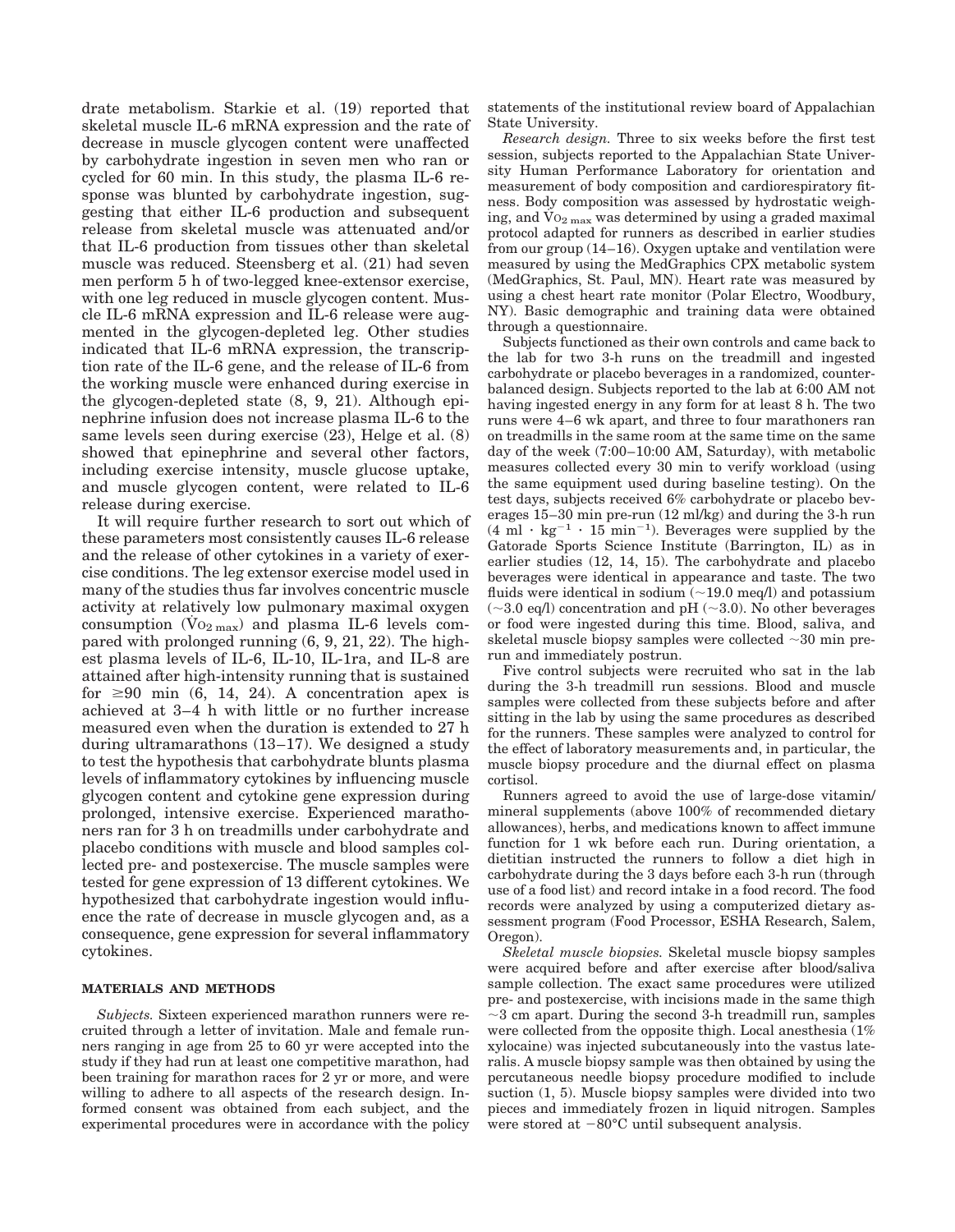*Muscle glycogen analysis.* Samples were later freeze dried, powdered, and dissected free of connective tissue, blood, and other non-muscle constituents. A portion of the muscle was extracted with acid, neutralized, and glucosyl units were analyzed enzymatically in triplicate by using a spectrophotometer (7).

*Total RNA isolation and cDNA.* Synthesis Procedures for RNA isolation were adapted from Carson and Booth (2). Briefly, skeletal muscle tissue was homogenized under liquid nitrogen with a Polytron, and total RNA was extracted by using the guanidine thiocynate method of Chomczynski and Sacchi (3) with Trizol reagent (Life Technologies, GIBCO-BRL). The extracted RNA  $(2.5 \mu)$  of sample) was dissolved in diethylpyrocarbonate-treated water and quantified spectrophotometrically at a 260-nm wavelength. RNA was reverse transcribed into cDNA in a  $100$ - $\mu$ l reaction volume containing 34.75  $\mu$ l of RNA (1.5  $\mu$ g) in RNase-free water, 10  $\mu$ l of  $10\times$  RT buffer, 22 µl of 25 mM MgCl<sub>2</sub>, 20 µl of deoxyNTP (dNTP) mixture, 5  $\mu$ l of random hexamers, 2  $\mu$ l of RNase inhibitor, and 6.25  $\mu$ l of multiscribe RT (50 U/ $\mu$ l). Reverse transcription was performed at 25°C for 10 min, 37°C for 60 min, and 95°C for 5 min, followed by quick chilling on ice, and stored at  $-20^{\circ}$ C until subsequent amplification.

*Quantitative real-time RT-PCR analysis.* Quantitative real-time RT-PCR analysis was done as per manufacturer's instructions (Applied Biosystems) by using predeveloped assay reagents (IL-6) and Taqman cytokine gene expression plate 1 (IL-1 $\alpha$ , IL-1 $\beta$ , IL-2, IL-4, IL-5, IL-8, IL-10, IL-12p35, IL-12p40, IFN- $\gamma$ , IL-15, and TNF- $\alpha$ ). DNA amplification was carried out in  $25 \mu l$  of Taqman Universal PCR Master Mix (AmpliTaq Gold DNA polymerase, passive reference 1, buffer, dNTPs, AmpErase UNG),  $2 \mu l$  of cDNA, 18  $\mu l$  of RNase-free water, and  $2.5 \mu l$  of 18S primer (VIC) and  $2.5 \mu l$ of primer (FAM) (for endogenous reference and target cytokine) in a final volume of 50  $\mu$ l/well. Human control RNA (calibrator RNA) was also used and served as a calibrator for each plate. Samples were loaded in a MicroAmp 96-well reaction plate. For the Taqman cytokine gene expression plate 1, all 12 cytokine primers and probes were dried and preloaded in a MicroAmp 96-well reaction plate by the manufacturer. Two dye layers were used for the quantification of the target cytokine mRNA (FAM) and the 18S ribosomal RNA endogenous control (VIC). Plates were run by using ABI sequence detection system. After 2 min at 50°C and 10 min at 95°C, plates were coamplified by 50 repeated cycles of which one cycle consisted of 15 s denaturing step at 95°C and 1 min annealing/extending step at 60°C. Data were analyzed by ABI software by using the cycle threshold  $(C_T)$ , which is the value calculated and based on the time (measured by PCR cycle number) at which the reporter fluorescent emission increases beyond a threshold level (based on the background fluorescence of the system) (25), and it reflects the cycle number at which the cDNA amplification is first detected. This method was able to detect our endogenous control (18S) and genes of interest in a single well. The primers for 18S were limited to ensure that adequate amounts of reagents were available for amplification of both genes. 18S was detected in the same well as the cytokine gene of interest because the reporter dyes, which attached to the Taqman probes, fluoresce at different wavelengths. Detectable cytokine mRNA was determined by using the change in  $C_T (\Delta C_T)$ values for each muscle sample. A  $\Delta C_T$  value of 26 (FAM  $C_T$ minus VIC  $C_T$ ) was considered the minimally detectable concentration in this assay.

Samples were initially run in duplicate on three cytokine plates and one IL-6 plate to determine intra-assay coefficient of variance (CV) as well as interassay CV. Intra-assay CVs were 1.65, 2.40, and 2.09% for the FAM, VIC, and  $\Delta C_T$ , respectively. Interassay CVs were 3.95 and 5.73% for the cytokine plate and IL-6, respectively. On the basis of this initial data, the remaining samples were run in singles.

*Calculations for relative quantification.* Quantification of cytokine gene expression was calculated by using the  $\Delta C_T$ method as described by Livak and Schmittgen (10). This method uses a single sample, the calibrator sample, for comparison of every unknown sample's gene expression. This method of analysis and quantification has been shown to give similar results as the standard curve method  $(25)$ . Briefly,  $\Delta C_T$  [C<sub>T(FAM)</sub> – C<sub>T(VIC)</sub>] was calculated for each sample and calibrator.  $\Delta \Delta C_T$  [ $\Delta C_{T(calibration)} - \Delta C_{T(sample)}$ ] was then calculated for each sample, and relative quantification was calculated as  $2\Delta\Delta C_T$ . Initial exclusion criteria consisted of FAM  $C_T \geq 40$  and VIC  $C_T \geq 23$ . All samples had FAM  $C_T$ values of between 25 and 38. A one-unit change in  $C_T$  reflects a twofold change in mRNA content. Lower  $C_T$  values reflect higher mRNA levels. Detectable cytokine gene expression (mRNA) was defined as a  $\Delta C_T$  value of  $\leq$ 26. This reflects a FAM  $\rm C_T$  value of  $\leq$ 36 with an average VIC  $\rm C_T$  value that was very consistent at  $\sim$ 10.2. The unusually high levels of IL-10 and TNF- $\alpha$  mRNA in the human calibrator mRNA resulted in a very low  $\Delta \Delta C_T$  (and resulting relative fold difference from calibrator) value for these cytokines in the muscle samples, which does not necessarily indicate a low level of IL-10 and TNF- $\alpha$  mRNA in the samples.

*Blood cell counts, hormones, and glucose.* Blood samples were drawn from an antecubital vein with subjects in the seated position. Routine complete blood counts were performed by our clinical hematology laboratory and provided leukocyte subset counts, hemoglobin, and hematocrit. Other blood samples were centrifuged in sodium heparin tubes, and plasma was aliquoted and then stored at  $-80^{\circ}$ C. Plasma cortisol was assayed in duplicate by using the competitive solid-phase 125I radioimmunoassay technique (Diagnostic Products, Los Angeles, CA). Radioimmunoassay kits were also used to determine plasma concentrations of insulin in duplicate according to manufacturer's instructions (Diagnostic Products). Plasma was analyzed spectrophotometrically for glucose. Plasma volume changes were estimated by using the method of Dill and Costill (4).

*Plasma cytokine measurements.* Total plasma concentrations of IL-1ra, IL-6, IL-8, and IL-10 were determined by using quantitative sandwich ELISA kits provided by R&D Systems (Minneapolis, MN). All samples and provided standards were analyzed in duplicate. A high-sensitivity kit was used to analyze IL-6 in the prerace plasma samples. A standard curve was constructed by using standards provided in the kits, and the cytokine concentrations were determined from the standard curves by using linear regression analysis. The assays were a two-step "sandwich" enzyme immunoassay in which samples and standards were incubated in a 96-well microtiter plate coated with polyclonal antibodies for the test cytokine as the capture antibody. After the appropriate incubation time, the wells were washed, and a second detection antibody conjugated to either alkaline phosphatase (IL-6 high sensitivity) or horseradish peroxidase (IL-1ra, IL-6, IL-8, IL-10) was added. The plates were incubated and washed, and the amount of bound enzyme-labeled detection antibody was measured by adding a chromogenic substrate. The plates were then read at the appropriate wavelength  $(450 - 570$  nm for IL-1ra, IL-6, IL-8, and IL-10;  $490 - 650$ nm for IL-6 high sensitivity). The minimum detectable concentration of IL-1ra was  $\langle 22 \text{ pg/ml}, \text{ IL-6} \langle 0.70 \text{ pg/ml}, \text{ IL-6} \rangle$ high sensitivity  $\langle 0.094 \text{ pg/ml}, \text{ IL-8} \langle 10 \text{ pg/ml}, \text{ and IL-10} \rangle$ 3.9 pg/ml. Because of the lack of high-sensitivity kits for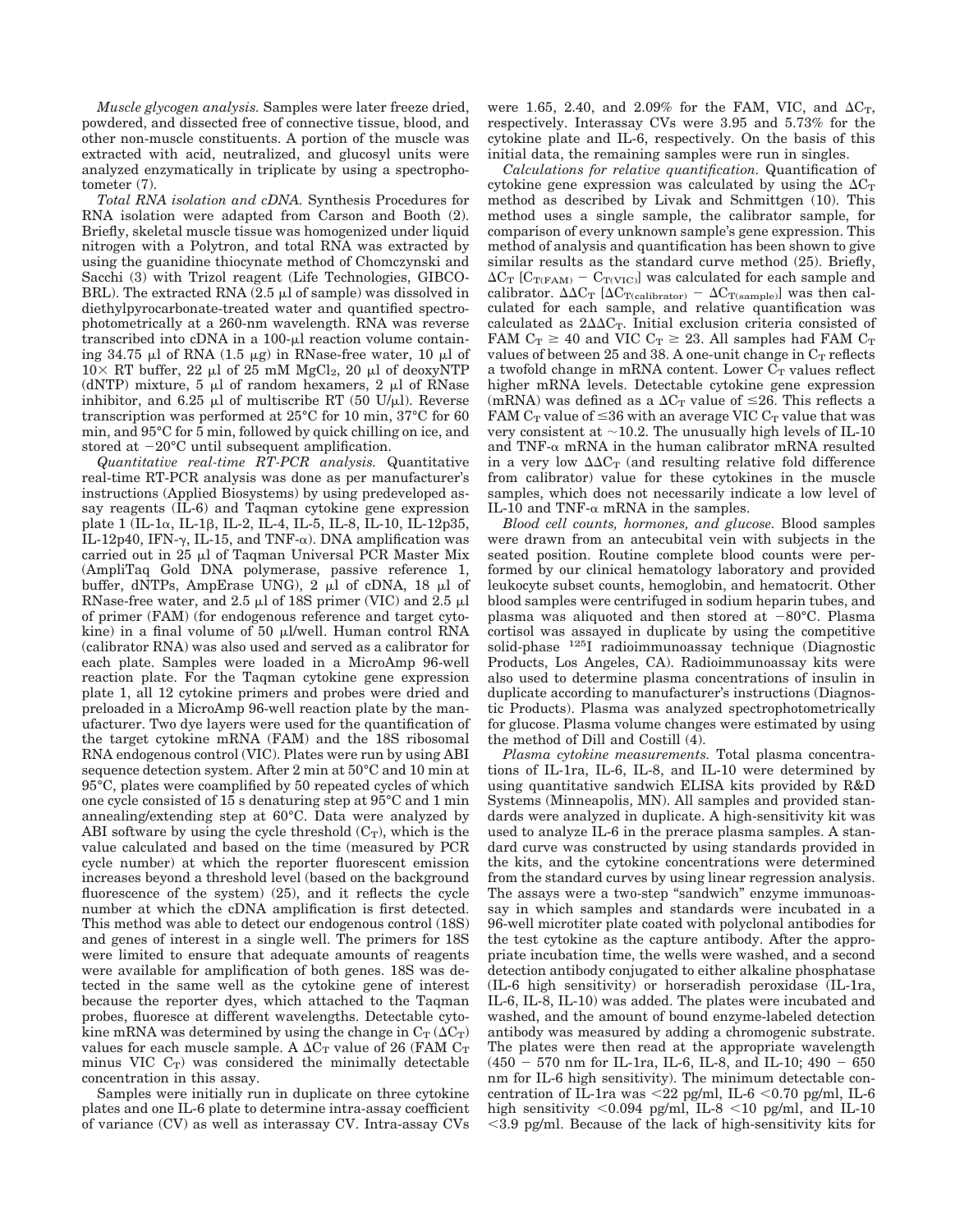Table 1. *Subject characteristics*

| Age, yr                                                    | $50.0 \pm 1.5$  |
|------------------------------------------------------------|-----------------|
| Stature, m                                                 | $1.76 \pm 0.02$ |
| Body mass, kg                                              | $73.2 \pm 3.2$  |
| Body composition, %fat                                     | $16.6 \pm 1.0$  |
| Heart rate (maximal), beats/min                            | $168 \pm 3$     |
| $\rm V_{O_{2max}}$ , ml·kg <sup>-1</sup> min <sup>-1</sup> | $45.0 \pm 1.7$  |
| Respiratory exchange ratio (maximal)                       | $1.11 \pm 0.02$ |
| Minute ventilation, maximal, l/min                         | $118 \pm 6$     |
| Training distance, km/wk                                   | $62.6 \pm 7.6$  |
|                                                            |                 |

Values are means  $\pm$  SE of  $n = 16$  subjects.

IL-8 and IL-10, we extrapolated data below the minimum detectable level by using a software program suited to this task. Pre- and postexercise samples for IL-8, IL-10, and IL-1ra were analyzed on the same assay plate to decrease inter-kit assay variability.

*Salivary samples.* Unstimulated saliva was collected by expectoration into 15-ml plastic, sterilized vials for 4 min. Participants were urged to pass as much saliva as possible into the vials during the 4-min timed session. The saliva samples were frozen at  $-80^{\circ}$ C until analysis. Saliva volume was measured to the nearest 0.1 ml, and saliva total protein was quantified by using the Coomassie protein assay reagent. Salivary IgA was measured by enzyme-linked immunosorbent assay according to the procedures adapted from the Hunter Immunology Unit (Royal Newcastle Hospital, Newcastle, Australia). Data were expressed as concentration of sIgA relative to total protein concentration  $(\mu g/mg)$ .

*Statistical analysis.* Statistical significance was set at the  $P \leq 0.05$  level, and values are expressed as means  $\pm$  SE. Performance measures were compared under carbohydrate and placebo conditions by using paired *t*-tests. Data in Tables 3–5 and all figures were analyzed by using a 2 (carbohydrate and placebo conditions)  $\times$  2 (times of measurement) repeated-measures ANOVA. If the condition  $\times$  time interaction *P* value was  $\leq 0.05$ , the change from pre- to postexercise values was calculated and compared between conditions by using paired *t*-tests. Pearson product-moment correlations were used to test the relationship between changes in plasma and muscle measures.

#### **RESULTS**

Table 1 summarizes subject characteristics for the 16 runners (12 men, 4 women) completing all phases of the study. Data for the male and female runners were combined because no significant differences were measured for the hormonal and immune data reported in this paper. The marathon runners in this study were highly experienced and committed to regular training and racing but were still well below elite status. The



Fig. 1. The decrease in skeletal muscle glycogen content did not differ in 16 runners under carbohydrate and placebo conditions after a 3-h treadmill run at  $\sim 70\%$  maximal oxygen consumption (V $o_{2max}$ )  $[F(1,15) = 1.46, P = 0.246]$ 

treadmill test data indicate a high degree of cardiorespiratory fitness for this age group. Carbohydrate intake during the 3 days before the 3-h treadmill runs did not differ significantly between carbohydrate and placebo conditions (58.8  $\pm$  3.1 and 61.8  $\pm$  2.1% of total energy intake, respectively;  $P = 0.271$ .

Oxygen consumption was measured six times during the 3-h treadmill runs and averaged 30.9  $\pm$  1.0 (69.1  $\pm$  $1.2\%$  Vo $2$   $\max$  ) and  $31.4\,\pm\,0.9$   $\mathrm{ml}\cdot\mathrm{kg}^{-1}$   $\cdot$   $\min^{-1}$  (70.3  $\pm$  $1.3\%$  V<sub>O2 max</sub>) in the carbohydrate and placebo conditions, respectively  $(P = 0.176)$ . Heart rates during the 3-h treadmill runs averaged 81.4  $\pm$  1.1 and 81.5  $\pm$ 1.3% maximal heart rate in the carbohydrate and placebo conditions, respectively  $(P = 0.922)$ . Plasma volume shift was negligible and did not differ between carbohydrate and placebo conditions  $(1.9 \pm 0.3$  and  $1.5 \pm 0.6\%$ , respectively;  $P = 0.597$ ).

The increase in blood cell counts for total leukocytes, granulocytes, and monocytes was attenuated in the carbohydrate compared with placebo condition (Table 2). Mean granulocytosis was 94 and 182%, and monocytosis was 2 and 43% in the carbohydrate and placebo conditions, respectively  $(P < 0.001)$ . Postexercise levels of blood lymphocytes were significantly lower in the

Table 2. *Change in blood leukocyte subset counts in 16 runners under carbohydrate and placebo conditions after a 3-h treadmill run at*  $\sim$ 70% V $o_{2max}$ 

| Variable $(10^9 \cdot I^{-1})$ | Carbohydrate    |                   | Placebo         |                  | P Values:   |
|--------------------------------|-----------------|-------------------|-----------------|------------------|-------------|
|                                | Prerun          | Postrun           | Prerun          | Postrun          | Interaction |
| Total leukocytes               | $5.21 \pm 0.29$ | $7.62 \pm 0.55^*$ | $4.99 \pm 0.29$ | $10.02 \pm 0.75$ | < 0.001     |
| Granulocytes                   | $2.99 \pm 0.22$ | $5.80 \pm 0.47*$  | $2.78 \pm 0.24$ | $7.83 \pm 0.63$  | < 0.001     |
| Monocytes                      | $0.44 \pm 0.03$ | $0.45 \pm 0.04*$  | $0.42 \pm 0.03$ | $0.60 \pm 0.06$  | < 0.001     |
| Lymphocytes                    | $1.57 \pm 0.08$ | $1.28 \pm 0.12^*$ | $1.61 \pm 0.10$ | $1.50 \pm 0.12$  | 0.036       |

Values are means  $\pm$  SE. \*Significant difference in change in carbohydrate compared with placebo condition  $(P < 0.05)$ .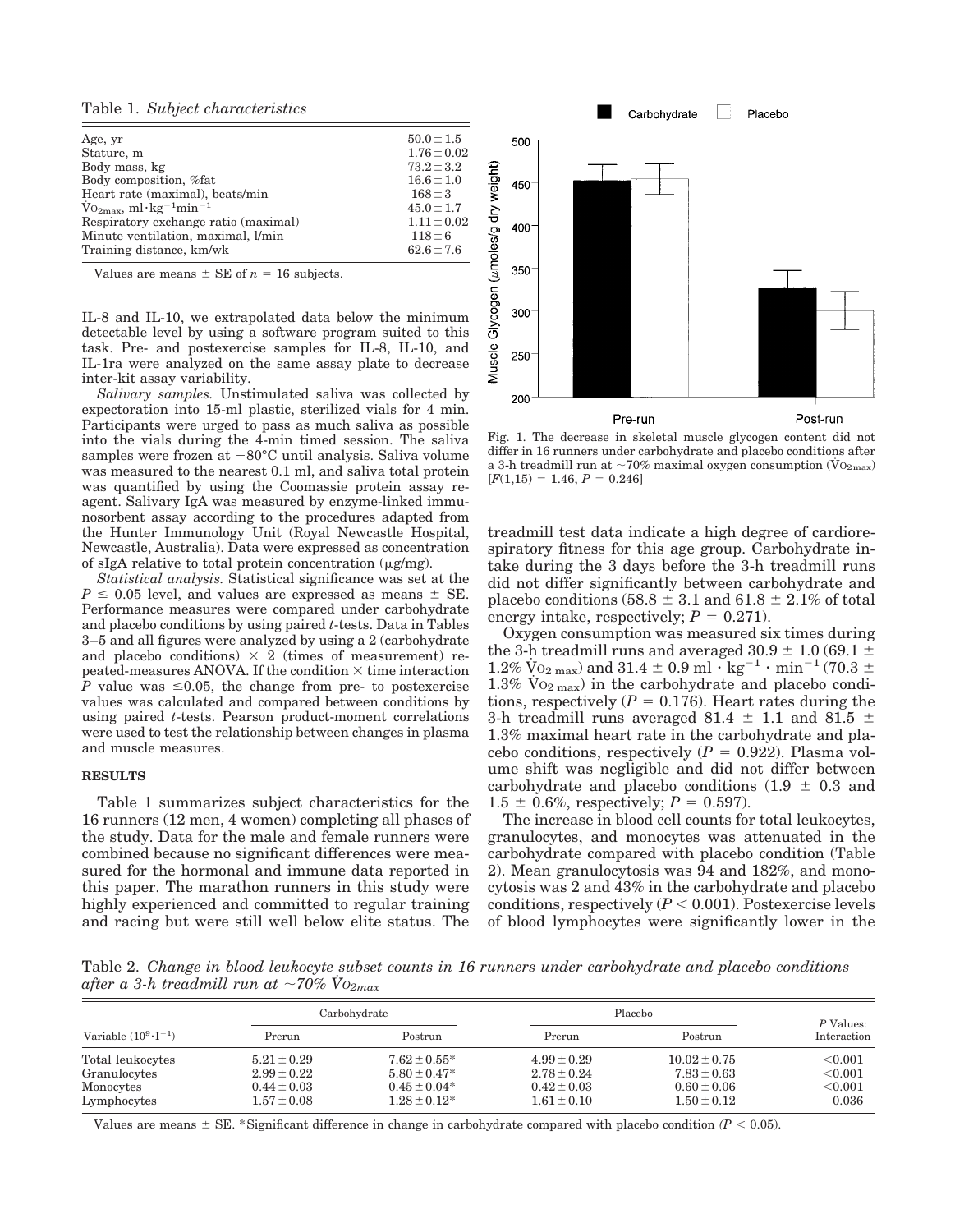Table 3. *Change in plasma glucose, insulin, cytokines, and salivary IgA to protein ratio in 16 runners under carbohydrate and placebo conditions after a 3-h treadmill run at*  $\sim$ 70% V $o_{2max}$ 

| Variable            | Carbohydrate    |                  | Placebo         |                | P Values:   |
|---------------------|-----------------|------------------|-----------------|----------------|-------------|
|                     | Prerun          | Postrun          | Prerun          | Postrun        | Interaction |
| Glucose, mmol/l     | $3.84 \pm 0.2$  | $5.17 \pm 0.2^*$ | $3.75 \pm 0.1$  | $4.02 \pm 0.2$ | 0.003       |
| Insulin, pmol/l     | $63.6 \pm 6.7$  | $126 \pm 26^*$   | $77.0 \pm 10.6$ | $67.2 \pm 8.8$ | 0.008       |
| IL-10, $pg/ml$      | $4.09 \pm 1.08$ | $13.3 \pm 3.7^*$ | $3.79 \pm 1.02$ | $20.4 \pm 5.7$ | 0.013       |
| $IL-Ira$ , $pg/ml$  | $227 \pm 25$    | $306 \pm 32*$    | $197 \pm 24$    | $418 \pm 58$   | 0.002       |
| IL-8, $pg/ml$       | $6.51 \pm 1.09$ | $12.2 \pm 1.1$   | $7.91 \pm 1.02$ | $13.3 \pm 1.6$ | 0.873       |
| slgA:protein, µg/mg | $568 \pm 171$   | $309 \pm 40$     | $627 \pm 135$   | $302 \pm 47$   | 0.624       |

Values are means  $\pm$  SE. \*Significant difference in change in carbohydrate compared with placebo condition  $(P < 0.05)$ .

carbohydrate compared with placebo condition  $(P =$ 0.036).

The skeletal muscle biopsy procedure was initiated immediately postrun, with samples removed from the vastus lateralis  $14.1 \pm 0.8$  and  $13.1 \pm 1.0$  min postrun in the carbohydrate and placebo conditions, respectively  $(P = 0.419)$ . Muscle glycogen decreased significantly under both carbohydrate (28%) and placebo  $(34\%)$  conditions at a similar rate  $[*F*(1,15) = 1.46, *P* =$ 0.246] (Fig. 1). The pattern of change in plasma glucose and insulin was significantly different between conditions, with postrun levels higher in the carbohydrate condition (Table 3). Figure 2 indicates that plasma cortisol decreased 60% in the five sitting controls, compared with 24 and 3.4% in the runners during carbohydrate and placebo conditions, respectively  $[F(1,15) =$ 6.26,  $P = 0.024$ . The pattern of increase in plasma IL-6, IL-10, and IL-1-ra, but not IL-8, was significantly different between conditions, with postrun levels lower in the carbohydrate condition (Fig. 3 and Table 3). Salivary IgA-to-protein ratio decreased 46 and 52% in the carbohydrate and placebo conditions, respectively  $(interaction \, effect, P = 0.624)$  (Table 3).

In these subjects, muscle cytokine mRNA content was detected preexercise for seven cytokines in this order (highest to lowest mRNA concentration): IL-15, TNF- $\alpha$ , IL-8, IL-1 $\beta$ , IL-12p35, IL-6, and IFN- $\gamma$  (Table 4). IL-10 mRNA content in preexercise muscle samples was just below the minimally detectable concentration ( $\Delta C_T$  = 26.4). IL-1 $\beta$ , IL-6, IL-8, IL-10, and TNF- $\alpha$  were significantly increased with exercise  $(P < 0.05)$  (Table 5 and Figs. 4–6). The increase in mRNA (difference from preexercise) was attenuated in carbohydrate (15.9-fold) compared with placebo (35.2-fold) for IL-6  $(P = 0.071)$  and IL-8 (carbohydrate, 7.8-fold; placebo, 23.3-fold;  $P = 0.063$ ), but not IL-1 $\beta$  (Figs. 4–6). As depicted in Figs. 4–6, the muscle biopsy procedure did not increase gene expression for IL-6, IL-8, and IL-1 in the sitting controls. No significant increase in gene expression was measured in the sitting controls for other cytokines listed in Table 4 except for TNF- $\alpha$  $(0.031 \pm 0.003, 0.046 \pm 0.008$ -fold difference from calibrator,  $P = 0.041$ , first and second samples, respectively). Plasma levels for IL-6, IL-10, IL-8, and IL-1ra did not increase significantly in the sitting controls (data not shown).



Fig. 2. Plasma cortisol decreased 60% in the 5 sitting controls compared with 24 and 3.4% in the runners during carbohydrate and placebo conditions, respectively  $[F(1,15) = 6.26, P = 0.024]$ . \*Significant difference in change in carbohydrate compared with placebo condition  $(P < 0.05)$ .



Fig. 3. Pattern of increase in plasma IL-6 was significantly different between conditions, with postrun levels being lower in the carbohydrate condition. \*Significant difference in change in carbohydrate compared with placebo condition  $(P < 0.05)$ .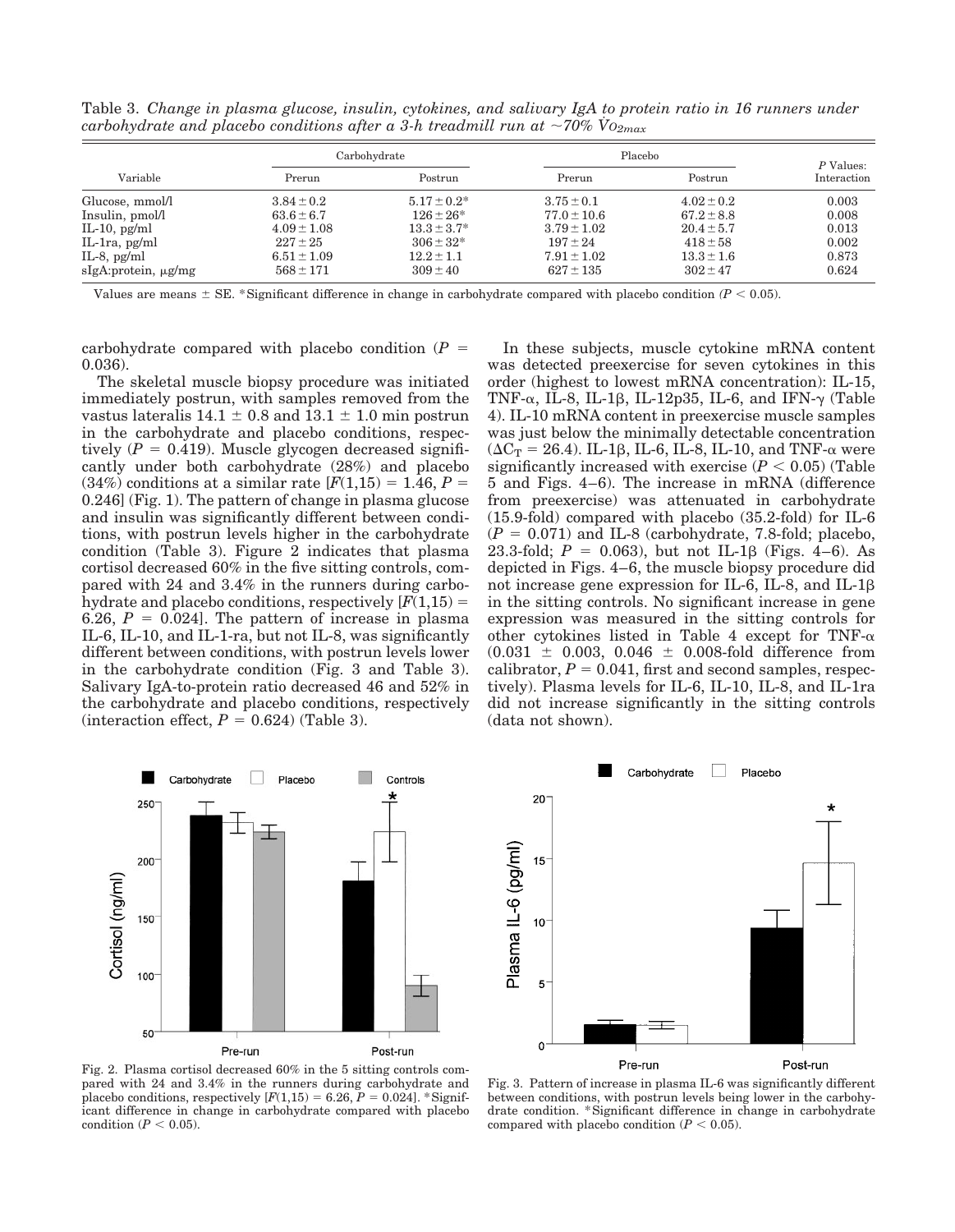Table 4. *Detectable cytokine mRNA in preexercise skeletal muscle samples*

| Cytokine                                                                                   | $\Delta C_T$                                                                                                               |  |
|--------------------------------------------------------------------------------------------|----------------------------------------------------------------------------------------------------------------------------|--|
| $IL-15$<br>TNF- $\alpha$<br>$IL-8$<br>$IL-1\beta$<br>$IL-12p35$<br>$IL-6$<br>IFN- $\gamma$ | $18.0 \pm 0.5$<br>$22.3 \pm 0.5$<br>$23.6 \pm 0.5$<br>$23.7 \pm 0.5$<br>$24.4 \pm 0.5$<br>$25.4 \pm 0.3$<br>$25.7 \pm 0.5$ |  |
|                                                                                            |                                                                                                                            |  |

Values are means  $\pm$  SE of  $n = 31$  subjects. Detectable cytokine mRNA was determined by using the change in cycle threshold  $(\Delta C_T)$ values for each cytokine mRNA in each muscle sample. A  $\Delta C_T$  value of 26 (FAM  $C_T$  minus VIC  $C_T$ ) was considered the minimally detectable concentration in this assay. The VIC  $C_T$  values were very consistent at  $\sim$ 10.2. For comparison purposes for these cytokines, the first 1-unit increase in  $\Delta C_T$  reflects a twofold decrease in mRNA content, and then fourfold, eightfold, etc. For example, it is reasonable to suggest that the TNF- $\alpha$  mRNA content is approximately eightfold greater than the IL-6 mRNA content in the preexercise muscle samples.

Change in skeletal muscle IL-6, IL-8, and IL-1 $\beta$ mRNA content was correlated with each other and changes in all other variables measured in this study for carbohydrate and placebo conditions. In both the  $carbohydrate$  and placebo conditions, IL-1 $\beta$  gene expression correlated significantly with IL-6 gene expres- $\sin(r = 0.79, P < 0.001, \text{ and } r = 0.91, P < 0.001,$ respectively). In the placebo but not the carbohydrate condition, IL-6 and IL-1 $\beta$  gene expression correlated significantly with IL-8 gene expression  $(r = 0.90, P <$ 0.001, and  $r = 0.87, P < 0.001$ , respectively) and change in plasma IL-8  $(r = 0.73, P = 0.001, \text{ and } r =$ 0.86,  $P < 0.001$ , respectively). In the placebo condition only, change in the blood lymphocyte count correlated significantly with IL-6, IL-1 $\beta$ , and IL-8 gene expression  $(r = 0.65, P = 0.006; r = 0.64, P = 0.008; \text{and } r = 0.67,$  $P = 0.005$ , respectively). Change in muscle glycogen content, plasma glucose levels, or plasma cortisol levels did not significantly correlate with IL-6, IL-1 $\beta$ , or IL-8 gene expression.

#### **DISCUSSION**

Our data indicate that muscle cytokine mRNA content can be detected in samples taken from marathon runners in the resting state for IL-15, TNF- $\alpha$ , IL-8, IL-1β, IL-12p35, IL-6, and IFN- $\gamma$  but not IL-1 $\alpha$ , IL-2, IL-4, IL-5, IL-10, and IL-12p40. After subjects ran for 3 h, gene expression above prerun levels was measured for five of these cytokines: IL-1 $\beta$ , IL-6, and IL-8 (largest increases), and IL-10 and TNF- $\alpha$  (smaller increases). Preexercise, the concentration of mRNA for IL-10 and IL-6 was minimally detectable, and postexercise the increase in IL-10 was small compared with the large increase in IL-6.

As in previous studies from our laboratory, carbohydrate compared with placebo ingestion attenuated post-run increases in three anti-inflammatory cytokines in the plasma: IL-6, IL-1ra, and IL-10  $(12, 14,$ 15). The increase in skeletal muscle mRNA was considerably diminished in the carbohydrate compared with placebo condition for IL-6 and IL-8, but not IL- $\beta$ , despite no differences in postrun muscle glycogen levels. Carbohydrate ingestion did not alter the exerciseinduced increase in plasma IL-8 but did diminish IL-8 mRNA, suggesting an additional source other than muscle for IL-8 or an alteration of production/disappearance. Carbohydrate ingestion decreased the exercise-induced increase in plasma IL-10 but did not alter the small but significant gene expression for this cyto-

Table 5. *Change in skeletal muscle cytokine mRNA content in 16 runners under carbohydrate and placebo conditions after a 3-h treadmill run at*  $\sim 70\%$   $V_{O_{2max}}$ 

|               | Carbohydrate       |                   | Placebo            |                   |                                |
|---------------|--------------------|-------------------|--------------------|-------------------|--------------------------------|
| Variable      | Prerun             | Postrun           | Prerun             | Postrun           | P Values:<br>Interaction; Time |
| $IL-1\alpha$  | $0.82 \pm 0.09$    | $1.42 \pm 0.38$   | $1.06 \pm 0.19$    | $3.11 \pm 1.48$   | 0.373,                         |
|               |                    |                   |                    |                   | 0.097                          |
| $IL-2$        | $2.10 \pm 0.68$    | $2.59 \pm 0.59$   | $1.37 \pm 0.23$    | $1.45 \pm 0.31$   | 0.581,                         |
|               |                    |                   |                    |                   | 0.434                          |
| $IL-4$        | $0.12 \pm 0.05$    | $0.12 \pm 0.05$   | $0.16 \pm 0.05$    | $0.13 \pm 0.04$   | 0.182,                         |
|               |                    |                   |                    |                   | 0.471                          |
| $IL-5$        | $0.39 \pm 0.11$    | $0.52 \pm 0.12$   | $0.58 \pm 0.17$    | $0.79 \pm 0.18$   | 0.717,                         |
|               |                    |                   |                    |                   | 0.304                          |
| $IL-10$       | $0.001 \pm 0.0001$ | $0.003 \pm 0.001$ | $0.002 \pm 0.0001$ | $0.004 \pm 0.001$ | 0.267,                         |
|               |                    |                   |                    |                   | 0.001                          |
| IL-12 $p35$   | $5.45 \pm 1.22$    | $5.61 \pm 1.26$   | $6.10 \pm 1.34$    | $7.76 \pm 1.97$   | 0.444,                         |
|               | $0.27 \pm 0.14$    | $0.33 \pm 0.22$   | $0.08 \pm 0.02$    | $0.15 \pm 0.03$   | 0.396                          |
| $IL-12p40$    |                    |                   |                    |                   | 0.946,<br>0.229                |
| $IL-15$       | $112 \pm 11.8$     | $99.2 \pm 11.5$   | $145 \pm 22.3$     | $123 \pm 14.2$    | 0.630,                         |
|               |                    |                   |                    |                   | 0.067                          |
| IFN- $\gamma$ | $1.54 \pm 0.62$    | $2.08 \pm 1.79$   | $2.40 \pm 1.12$    | $0.57 \pm 0.17$   | 0.126,                         |
|               |                    |                   |                    |                   | 0.499                          |
| TNF- $\alpha$ | $0.024 \pm 0.003$  | $0.046 \pm 0.008$ | $0.028 \pm 0.005$  | $0.057 \pm 0.008$ | 0.192,                         |
|               |                    |                   |                    |                   | 0.001                          |

Values (fold difference from calibrator) are means  $\pm$  SE. The very low values for IL-10 and TNF- $\alpha$  reflect the large quantity of mRNA for these cytokines in the calibrator mRNA sample. It does not necessarily reflect a low concentration of mRNA in the experimental samples.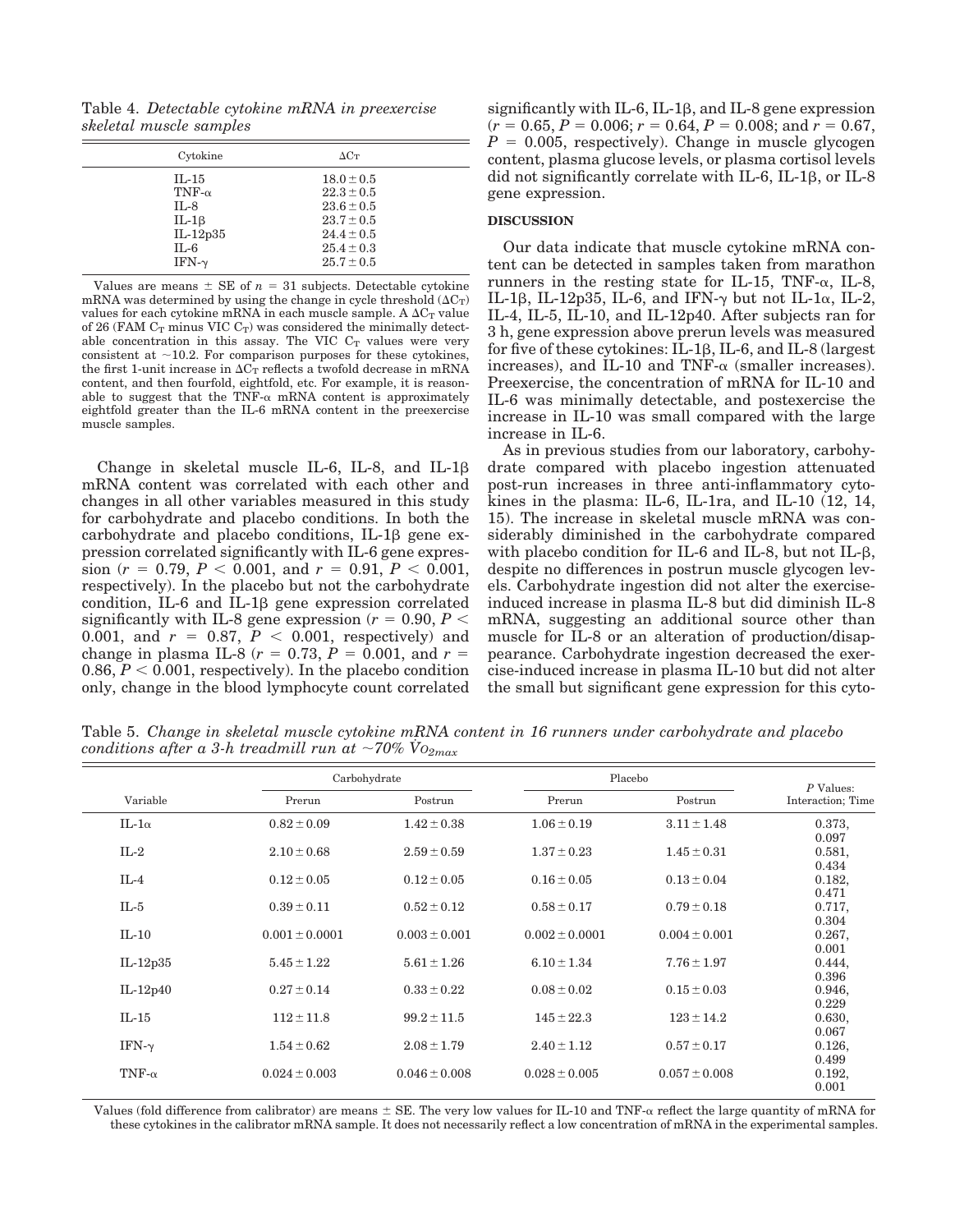

Fig. 4. Pattern of increase in muscle IL-1 $\beta$  mRNA expression after 3 h of running did not differ between conditions  $[F(1,15) = 0.22, P =$ 0.645]. No significant change in muscle IL-1 $\beta$  mRNA expression was measured in sitting controls experiencing the same muscle biopsy procedure  $(P = 0.582)$ .

kine. Both carbohydrate and exercise may exert an influence on IL-10 production in another body compartment. Exercise strongly induced  $IL-1\beta$  mRNA expression irrespective of carbohydrate ingestion, suggesting that this proinflammatory cytokine is countered by a rapid anti-inflammatory response that successfully combats its elevation in the plasma. In both the carbohydrate and placebo conditions,  $IL-1\beta$  gene expression correlated strongly with IL-6 gene expression; in the placebo condition only, IL-6 and IL-1 $\beta$  gene expression correlated significantly with IL-8 gene expression. These correlational data suggest that long-duration running with or without carbohydrate induces IL-1 mRNA expression but that concomitant or subsequent IL-6 and IL-8 mRNA expression is decreased when carbohydrate is ingested.

These data contrast with those of Starkie et al. (19). Skeletal muscle IL-6 mRNA expression was measured in samples obtained from seven men preexercise and increased  $\sim$ 20-fold after 60 min of moderate running or cycling despite no differences in postexercise muscle glycogen levels. IL-6 mRNA expression was similar whether these subjects ingested a carbohydrate beverage (12 ml/kg, 6.4% carbohydrate,  $\sim$  64 g total) or water. In contrast, IL-6 mRNA expression increased  $\sim$ 16-fold above rest in our subjects, who ingested  $\sim$ 60 g carbohydrate/h compared with  $\sim$ 35-fold in the placebo condition during 3-h of treadmill running. Starkie et al. (19) also reported significantly diminished postexercise levels of plasma IL-6 in the carbohydrate compared with water condition and reasoned that either IL-6 production and subsequent release from skeletal muscle was attenuated, and/or that IL-6 production from tissues other than skeletal muscle was reduced. In our study, post-run plasma IL-6 was about



Fig. 5. Pattern of increase in muscle IL-6 mRNA expression after 3 h of running tended to differ between conditions  $[F(1,15) = 3.79, P =$ 0.071], with lower postrun expression in the carbohydrate condition. No significant change in muscle IL-6 mRNA expression was measured in sitting controls experiencing the same muscle biopsy procedure  $(P = 0.381)$ .

twice as high as reported by Starkie et al. (19) and increased 507% above prerun levels in the carbohydrate condition compared with a 875% increase in the placebo condition. Taken together, our data indicate that the diminished postrun plasma IL-6 concentration is at least in part due to an attenuation of skeletal muscle IL-6 mRNA expression. Our data may differ



Fig. 6. Pattern of increase in muscle IL-8 mRNA expression after 3 h of running tended to differ between conditions  $[F(1,15) = 4.04, P =$ 0.063], with lower postrun expression in the carbohydrate condition. No significant change in muscle IL-8 mRNA expression was measured in sitting controls experiencing the same muscle biopsy procedure  $(P = 0.994)$ .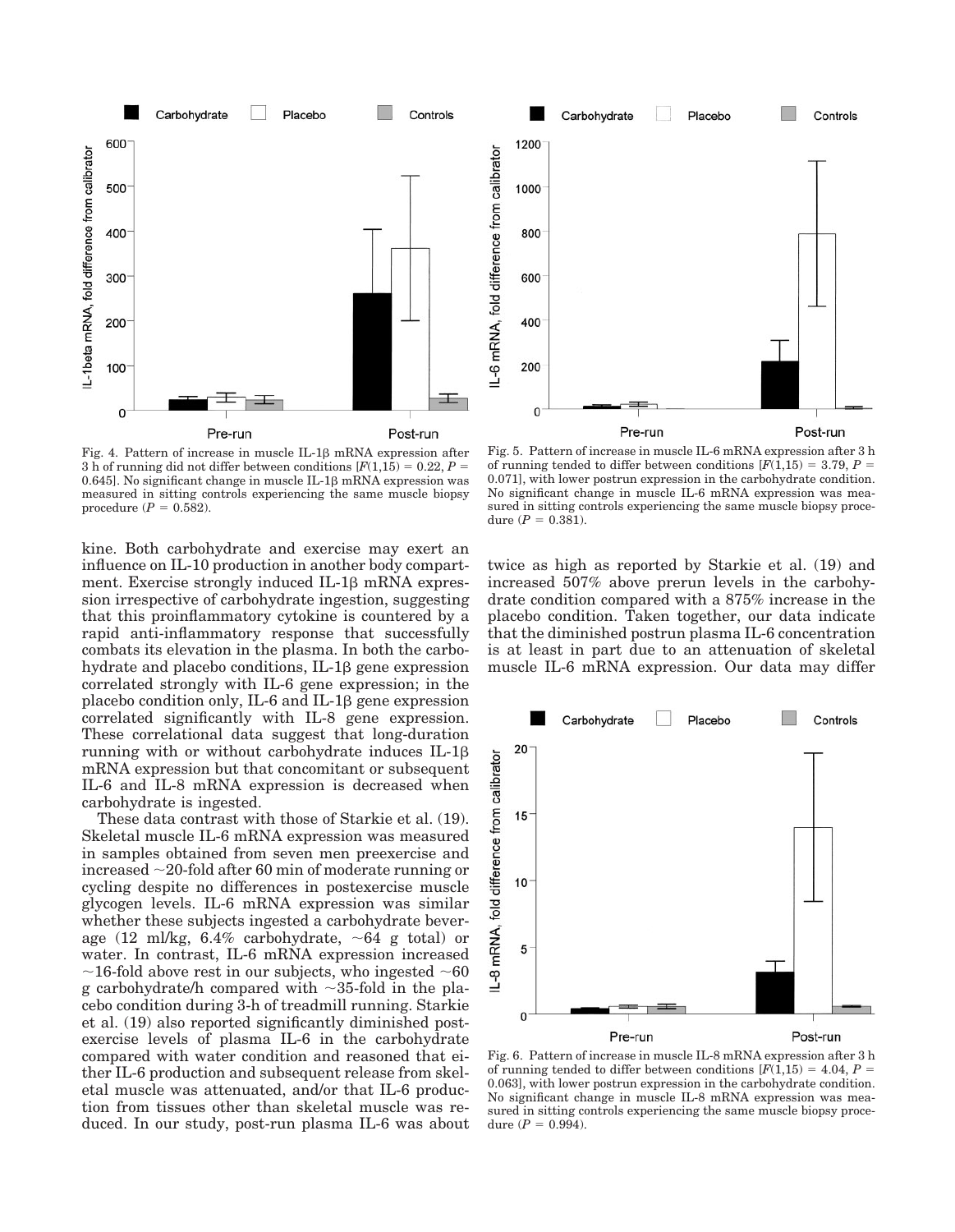from those of Starkie et al. (19) because of the contrast in metabolic workload and duration of exercise (3 h compared with 1 h).

Febbraio and Pedersen (6) have hypothesized that muscle glycogen availability may influence key signaling molecules (presently undetermined) to enhance IL-6 gene transcription within skeletal muscle during altered homeostasis. Keller et al. (9) showed that 180 min of two-legged knee-extensor exercise activated transcription of the skeletal muscle IL-6 gene and that this response was enhanced under conditions in which muscle glycogen concentrations were low. Our data indicate that IL-6 mRNA expression is influenced by additional factors that can be altered by carbohydrate ingestion. Helge et al. (8), using a knee-extension exercise model and catheters in the femoral artery and veins, showed that thigh IL-6 release was significantly related to exercise intensity, thigh glucose uptake, arterial plasma epinephrine concentration, and postexercise glycogen concentration. Multiple studies have shown that epinephrine is an inducer of cytokine release during exercise (for review, see Ref. 24) and that carbohydrate ingestion blunts epinephrine release by increasing blood glucose (11). We did not measure epinephrine in this study but did show a consistent relationship between the blood lymphocyte count and IL-6, IL-1 $\beta$ , and IL-8 gene expression in the placebo condition. Epinephrine plays a key role in exerciseinduced changes in lymphocyte number (22). Thus it is likely that, despite no differences in postrun muscle glycogen levels, IL-6 mRNA and IL-8 mRNA expression in our subjects was diminished in the carbohydrate compared with placebo condition due in part to differences in blood glucose and epinephrine levels.

We conclude that carbohydrate compared with placebo ingestion during a 3-h treadmill run attenuates plasma levels of IL-1ra, IL-6, and IL-10 and muscle gene expression for IL-6 and IL-8. Blood and muscle samples were obtained as quickly as possible postexercise, and additional samples during recovery should provide important information in future studies. The 3-h treadmill run in both the carbohydrate and placebo conditions induced gene expression within the muscle for two primary proinflammatory cytokines  $IL-1\beta$  and TNF- $\alpha$ . IL-6 and IL-8, which are often considered to be components of the secondary inflammatory cascade, were also expressed, but to a smaller degree within the carbohydrate condition. Anti-inflammatory indicators, including plasma IL-1ra, IL-10, and cortisol, were also decreased within the carbohydrate condition. Together, these data suggest that carbohydrate ingestion attenuates the secondary but not the primary proinflammatory cascade, decreasing the need for immune responses related to anti-inflammation.

#### **REFERENCES**

- 1. **Bergstrom J.** Muscle electrolytes in man. *Scand J Lab Invest* 68: 1–110, 1962.
- 2. **Carson JA and Booth FW.** Serum response factor mRNA induction in the hypertrophying chicken patagialis muscle. *J Appl Physiol* 86: 377–382, 1999.
- 3. **Chomczynski P and Sacchi N.** Single step method of RNA isolation by acid guanidinium thiocynate-phenol-chloroform. *Anal Biochem* 162: 156–159, 1987.
- 4. **Dill DB and Costill DL.** Calculation of percentage changes in volumes of blood, plasma, and red cells in dehydration. *J Appl Physiol* 37: 247–248, 1974.
- 5. **Evans WJ, Phinney SD, and Young VR.** Suction applied to muscle biopsy maximizes sample size. *Med Sci Sports Exerc* 14: 101–102, 1982.
- 6. **Febbraio MA and Pedersen BK.** Muscle-derived interleukin-6: mechanisms for activation and possible biological roles. *FASEB J* 16: 1335–1347, 2002.
- 7. **Harris RC, Hultman E, and Nordesjo LL.** Glycogen, glycolytic intermediates and high energy phosphates determined in biopsy samples of musculus quadriceps femoris of man at rest. *Scand J Clin Invest* 33:109–120, 1974.
- 8. **Helge JW, Stallknecht B, Pedersen BK, Galbo H, Kiens B, and Richter EA.** The effect of graded exercise on IL-6 release and glucose uptake in skeletal muscle. *J Physiol* 546: 299–305, 2003.
- 9. **Keller C, Steensberg A, Pilegaard H, Osada T, Saltin B, Pedersen BK, and Neufer PD.** Transcriptional activation of the IL-6 gene in human contracting skeletal muscle: influence of muscle glycogen content. *FASEB J* 15: 2748–2750, 2001.
- 10. **Livak KJ and Schmittgen TD.** Analysis of relative gene expression data using real-time quantitative PCR and the  $2^{-\Delta}C_t$ method. *Methods* 25: 402–408, 2001.
- 11. **Murray R, Paul GL, Seifent JG, and Eddy DE.** Responses to varying rates of carbohydrate ingestion during exercise. *Med Sci Sports Exerc* 23: 713–718, 1991.
- 12. **Nehlsen-Cannarella SL, Fagoaga OR, Nieman DC, Henson DA, Butterworth DE, Bailey E, Warren BJ, and Davis JM.** Carbohydrate and the cytokine response to 2.5 hours of running. *J Appl Physiol* 82: 1662–1667, 1997.
- 13. **Nieman DC, Henson DA, McAnulty SR, McAnulty L, Swick NS, Utter AC, Vinci DM, Opiela SJ, and Morrow JD.** Influence of vitamin C supplementation on oxidative and immune changes following an ultramarathon. *J Appl Physiol* 92: 1970– 1977, 2002.
- 14. **Nieman DC, Henson DA, Smith LL, Utter AC, Vinci DM, Davis JM, Kaminsky DE, and Shute M.** Cytokine changes after a marathon race. *J Appl Physiol* 91: 109–114, 2001.
- 15. **Nieman DC, Nehlsen-Cannarella SL, Fagoaga OR, Henson DA, Utter A, Davis JM, Williams F, and Butterworth DE.** Influence of mode and carbohydrate on the cytokine response to heavy exertion. *Med Sci Sports Exerc* 30: 671–678, 1998.
- 16. **Nieman DC, Peters EM, Henson DA, Nevines E, and Thompson MM.** Influence of vitamin C supplementation on cytokine changes following an ultramarathon. *J Interferon Cytokine Res* 20: 1029–1035, 2000.
- 17. **Northoff H and Berg A.** Immunologic mediators as parameters of the reaction to strenuous exercise. *Int J Sports Med* 12, *Suppl* 1: S9–S15, 1991.
- 18. **Nybo L, Nielsen B, Pedersen BK, Moller K, and Secher NH.** Interleukin-6 release from the human brain during prolonged exercise. *J Physiol* 542: 991–995, 2002.
- 19. **Starkie RL, Arkinstall MJ, Koukoulas I, Hawley JA, and Febbraio MA.** Carbohydrate ingestion attenuates the increase in plasma interleukin-6, but not skeletal muscle interleukin-6 mRNA, during exercise in humans. *J Physiol* 533: 585–591, 2001.
- 20. **Starkie RL, Rolland J, Angus DJ, Anderson MJ, and Febbraio MA.** Circulating monocytes are not the source of elevations in plasma IL-6 and TNF- $\alpha$  levels after prolonged running. *Am J Physiol Cell Physiol* 280: C769–C774, 2001.

We appreciate the assistance of David Brock, Jay Cranston, Sudhir Dhobale, Blake Justice, Greg Harris, David O'Connor, Steve Rossi, and Shawn Swick with this study.

This study was supported by a grant from the Gatorade Sports Science Institute.